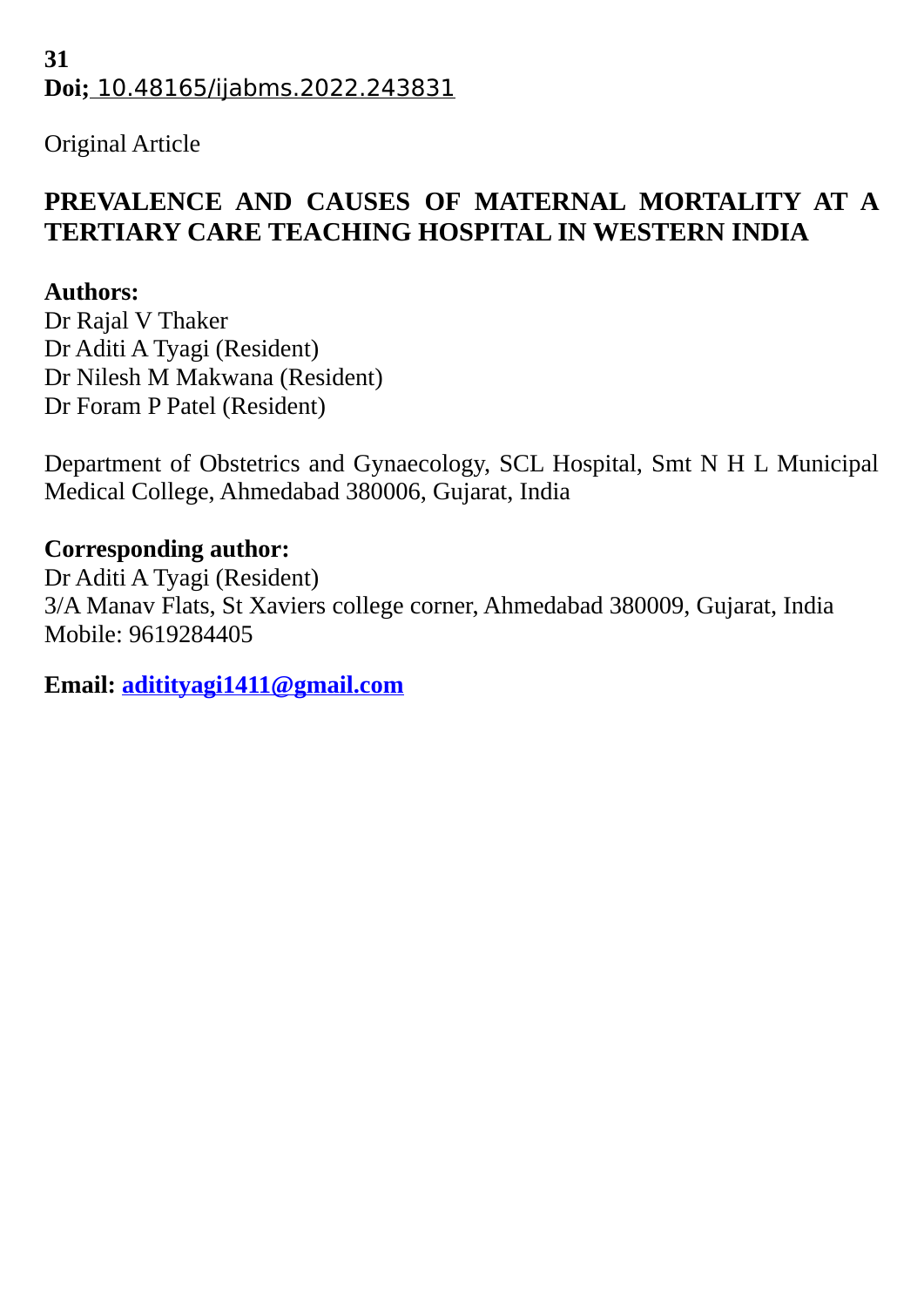## **Prevalence and Causes of Maternal Mortality at a Tertiary Care Teaching Hospital in Western India**

### **ABSTRACT**

**Abstract: Introduction:** Maternal mortality is defined as the death of a woman while pregnant or within 42 days of termination of pregnancy irrespective of the duration and site of the pregnancy from any cause related to or aggravated by the pregnancy or its management, but not from accidental or incidental causes. The death of a mother has profound consequences on social and economic health and also on the development of a family and a nation. The objective of the current study is to determine the proportion of maternal mortality at our tertiary care teaching hospital, to analyse the epidemiological parameters and causes of maternal mortality, to determine the importance of antenatal, intranatal and postnatal care in relation to maternal mortality and to suggest preventive measures to reduce maternal mortality.

**Material and Methods**: This retrospective observational study was carried out from 16<sup>th</sup> May 2018 to  $15<sup>th</sup>$  December 2020 at a tertiary care teaching hospital.

**Results**: Out of 15,164 deliveries, there were 15,006 live births. During the study period, 29 maternal deaths were recorded. Hence, Maternal Mortality Ratio (MMR) was 193.2. Majority, 12(41.4%) patients were in the age group of 21-25 years. Inadequate antenatal care was taken by 14 (48.3%) patients and 11 (37.9%) patients had not taken any antenatal care. Maternal mortality occurred in 12(41.3%) and 17(58.7%) patients during antenatal and postnatal period respectively. In 19(65.5%) patients, maternal mortality occurred due to direct obstetric causes and in 10 (34.5%) maternal mortality occurred due to indirect causes. Majority of mortality occurred due to delay in women seeking help.

**Conclusion:** Majority of maternal mortality occurred due to delays at a community level in recognizing an emergency situation and/or delays in decision to seek care at a health facility. Community awareness regarding the importance of antenatal care, danger signs, high risk pregnancy, institutional deliveries, postnatal care and family planning can help in reducing maternal mortality by preventing delay at community level.

**Key words:** maternal mortality, hypertensive disorders, sepsis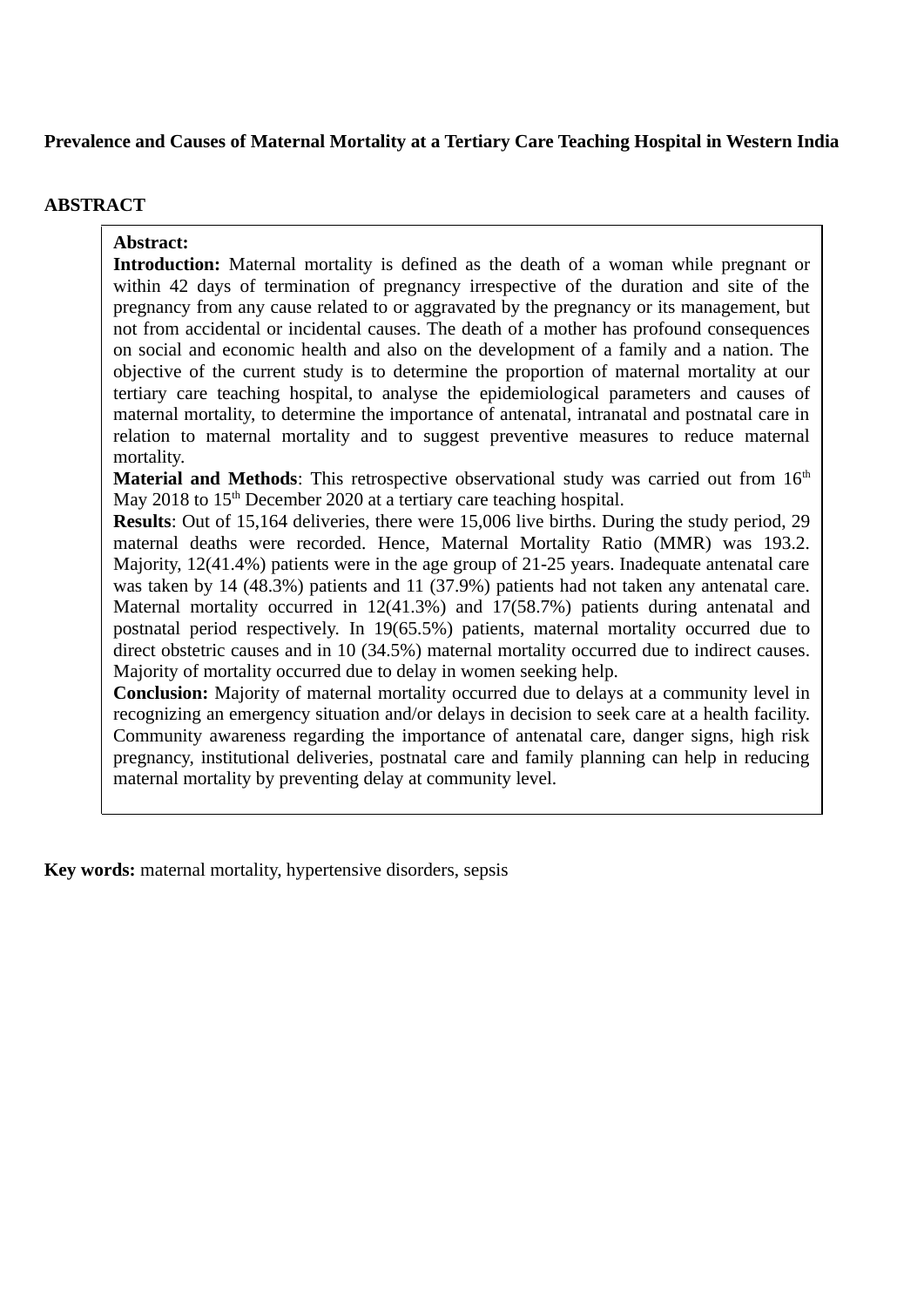## **Introduction:**

WHO defines maternal death as the death of a woman while pregnant or within 42 days (that is, days 0-41) of termination of pregnancy irrespective of the duration and site of the pregnancy from any cause related to or aggravated by the pregnancy or its management, but not from accidental or incidental causes.  $^{1}$  As per WHO, every day, approximately 810 women die from preventable causes related to pregnancy and childbirth. 94% of all maternal deaths occur in low and lower-middle income countries. <sup>2</sup> India has seen a dramatic fall in MMR by 61% between 2000 and 2017. India is still home to the higher number of women dying during childbirth across the world and many of these are due to preventable causes.  $3$  Thus, this study aims to determine various aspects of maternal mortality at our tertiary care teaching hospital.

The objectives of the present study were to determine the proportion of maternal mortality at our tertiary care teaching hospital, to analyse the epidemiological parameters, causes of maternal mortality, to determine the importance of antenatal, intranatal and postnatal care and to suggest preventive measures to reduce maternal mortality.

## **Material and Methods:**

This was a retrospective observational study of maternal deaths over a period of 2 years and 7 months, from  $16<sup>th</sup>$ May 2018 to 15<sup>th</sup> December 2020 at department of Obstetrics and Gynaecology of tertiary care hospital. The data was collected from the indoor case papers/reviewing records of maternal deaths and each maternal death was analysed in relation to epidemiological factors related to maternal mortality such as age, residence, socioeconomic status, parity, antenatal care, admission-death interval, outcome of pregnancy, cause of death and type of delay.

## **Results:**

During the study period, Out of 15,164 deliveries, there were 15,006 live births and there were 29 maternal deaths. Hence, Maternal Mortality Ratio (MMR) was 193.2.

| Demograpnic<br><b>Characteristics</b> | <b>Number</b> | Percentage |  |  |  |  |
|---------------------------------------|---------------|------------|--|--|--|--|
| Age                                   |               |            |  |  |  |  |
| $20$                                  | 4             | 13.8       |  |  |  |  |
| 21-25                                 | 12            | 41.4       |  |  |  |  |
| 26-30                                 | 8             | 27.6       |  |  |  |  |
| 31-35                                 | 4             | 13.8       |  |  |  |  |
| 36-40                                 | $\mathbf{1}$  | 3.4        |  |  |  |  |
| <b>Residence</b>                      |               |            |  |  |  |  |
| Urban                                 | 28            | 96.6       |  |  |  |  |
| Rural                                 | 01            | 3.4        |  |  |  |  |
| Socio-economic class                  |               |            |  |  |  |  |
| Low                                   | 23            | 79.3       |  |  |  |  |
| Middle                                | 6             | 20.7       |  |  |  |  |
| <b>Type of Admission</b>              |               |            |  |  |  |  |
| Unregistered                          | 15            | 51.7       |  |  |  |  |

#### **Table I: Demographic Characteristics of Patients (N=29) Demographic**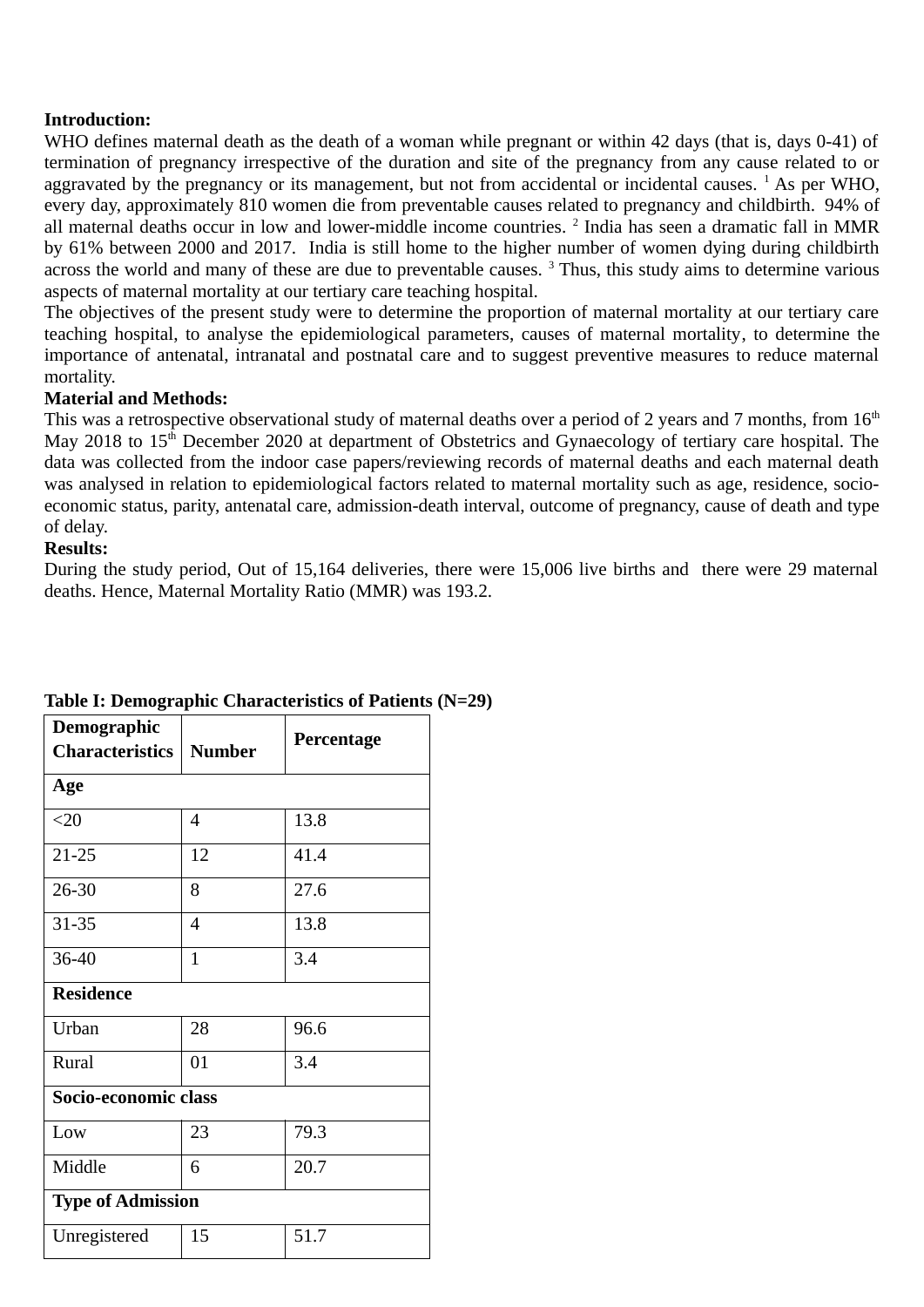| Registered                                 | 14           | 48.3 |  |  |
|--------------------------------------------|--------------|------|--|--|
| Gravida                                    |              |      |  |  |
| Primi                                      | 12           | 41.5 |  |  |
| Second                                     | 5            | 17.2 |  |  |
| Third                                      | 8            | 27.6 |  |  |
| Fourth                                     | 3            | 10.3 |  |  |
| Fifth                                      | $\mathbf{1}$ | 3.4  |  |  |
| <b>Antenatal Visits (Minimum 4 visits)</b> |              |      |  |  |
| Inadequate                                 | 14           | 48.3 |  |  |
| Adequate                                   | 4            | 13.8 |  |  |
| N <sub>0</sub>                             | 11           | 37.9 |  |  |

As shown in Table I, majority, 12 (41.4%) patients were in the age group of 21-25 years and 8(27.6%) patients were in the age group of 26-30 years. Hence, 20 (69%) patients were in the age group of 21-30 years. Majority of patients, 28 (96.6%) were from urban areas. Majority of patients, 23 (79.3%) were from low socio-economic class. Unregistered patients were 15 (51.7%). Majority, 12(41.5%) patients were primigravida. Only 4 (13.8%) patients had adequate antenatal visits whereas 14 (48.3%) patients had inadequate antenatal visits and 11 (37.9%) patients had not taken any antenatal visits.

| <b>Pregnancy</b> | Death in Relation to Stage of | <b>Number</b> | Percentage (%) |
|------------------|-------------------------------|---------------|----------------|
|                  | $1st$ Trimester               |               | 3.4            |
| Antenatal        | $2nd$ Trimester               | 1             | 3.4            |
| 12(41.3%)        | 3 <sup>rd</sup> Trimester     | 10            | 34.5           |
|                  | Up to 24 hours                | 4             | 13.8           |
| Postnatal        | 24 hours-1 week               | 9             | 31.1           |
| 17(58.3%)        | $>1$ week- 42 days            | 4             | 13.8           |

## **Table II: Death in Relation to Stage of Pregnancy (N=29)**

As shown in Table II, 12(41.3%) and 17(58.7%) patients died during antenatal and postnatal period respectively. Hence, majority maternal mortalities occurred in the postnatal period. Antenatal deaths, in third trimester occurred in 10(34.5%) patients.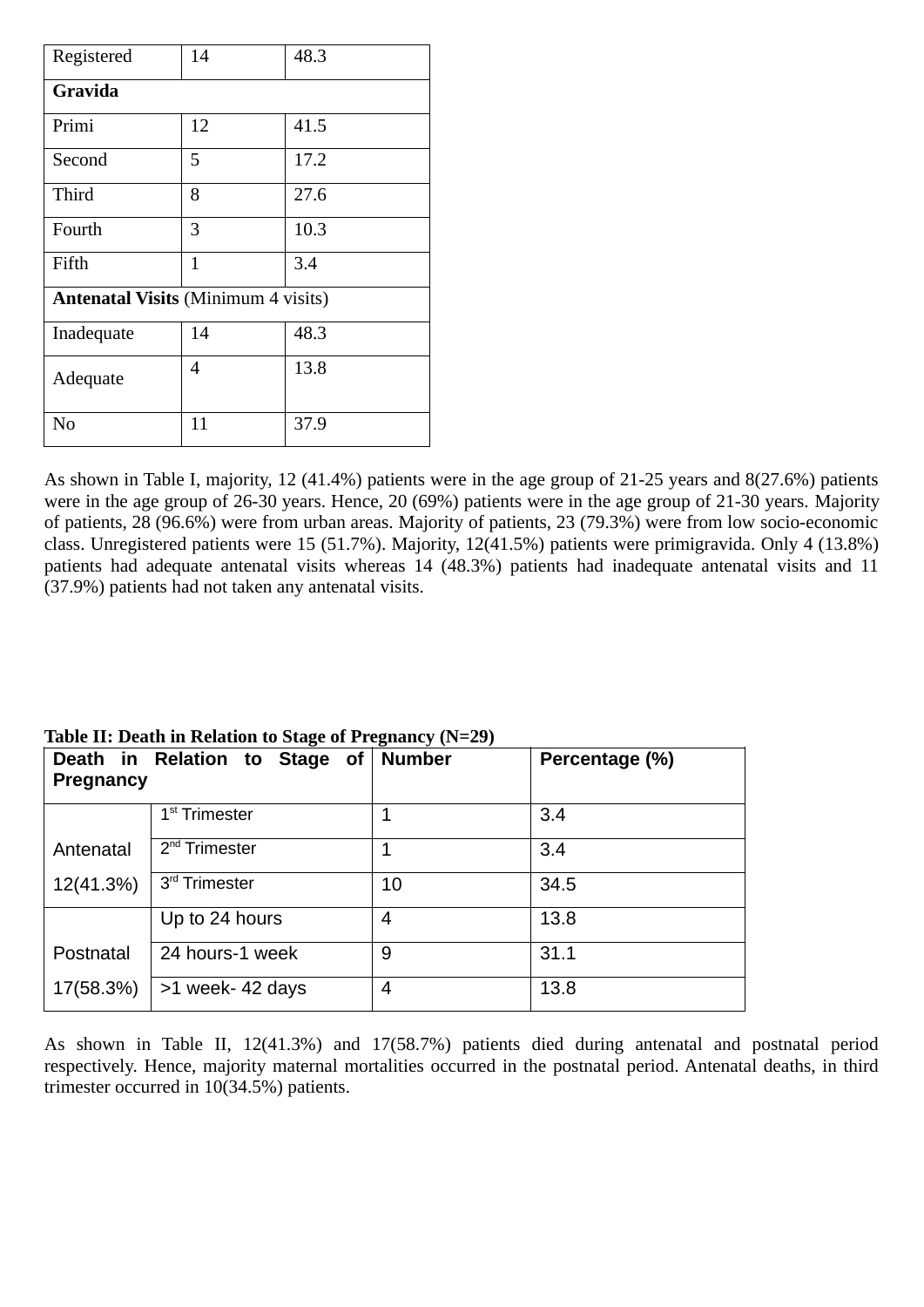### **Table III: Outcome of Pregnancy (N=29)**

| $\frac{1}{2}$<br><b>Outcome of Pregnancy</b> |                         | <b>Number</b> | Percentage (%) |
|----------------------------------------------|-------------------------|---------------|----------------|
| <b>Ectopic pregnancy</b>                     |                         | 1             | 3.4            |
| <b>Abortion</b>                              |                         | 1             | 3.4            |
| <b>Antenatal (Undelivered)</b>               |                         | 10            | 34.5           |
|                                              | <b>Vaginal Delivery</b> | 7             | 24.1           |
| <b>Delivered</b>                             | <b>LSCS</b>             | 10            | 34.5           |
|                                              |                         |               |                |

As shown in Table III, 1(3.4%) each patient had history of ectopic pregnancy and history of abortion. Undelivered and delivered patients were 10(34.5%) and 17(58.7%) respectively. Vaginal delivery occurred in 7(24.1%) and 10(34.5%) patients were delivered by LSCS. Out of 17 patients who were delivered either vaginally or by LSCS, in 16 patients delivery was conducted by doctor at hospital and in 1 patient delivery was conducted by unskilled birth attendant. Majority of deliveries 14(82.3%) were conducted at tertiary care centre, 2(11.8%) deliveries were conducted at private hospital and 1(5.9%) delivery conducted at home.

|                           | <b>Cause of Maternal Mortality</b> |            | <b>Number</b>  | Percentage |
|---------------------------|------------------------------------|------------|----------------|------------|
|                           | <b>Sepsis</b>                      |            | 8              | 27.6       |
| Direct19 (65.5%)          | Hypertensive disorder of pregnancy |            | 5              | 17.3       |
|                           | Haemorrhage                        | APH        | $\overline{2}$ | 7          |
|                           |                                    | <b>PPH</b> | $\mathbf{1}$   | 3.4        |
|                           | <b>Amniotic Fluid Embolism</b>     |            | $\mathbf{1}$   | 3.4        |
|                           | <b>Pulmonary Embolism</b>          |            | $\mathbf{1}$   | 3.4        |
|                           | <b>Obstructed Labour</b>           |            | $\mathbf{1}$   | 3.4        |
|                           | <b>Respiratory Tract Infection</b> |            | 5              | 17.3       |
| Indirect<br>10<br>(34.5%) | <b>Dilated Cardiomyopathy</b>      |            | 3              | 10.4       |
|                           | Anaemia                            |            | $\mathbf{1}$   | 3.4        |
|                           | Dengue                             |            | $\mathbf{1}$   | 3.4        |
| <b>Total</b>              |                                    |            | 29             | 100        |

## **Table IV Cause of Maternal Mortality (N=29)**

As shown in Table IV, 19(65.5%) patients died due to direct obstetric causes and 10 (34.5%) died due to indirect causes. The most common direct obstetric cause of maternal mortality was the classical triad of sepsis 8(27.6%), hypertensive disorder of pregnancy 5 (17.3%) and haemorrhage 3(10.4%). Indirect causes of maternal mortality were respiratory tract infection and dilated cardiomyopathy in 5(17.3%) and 3(10.4%) respectively. Anaemia and dengue lead to maternal mortality in 1(3.4%) each.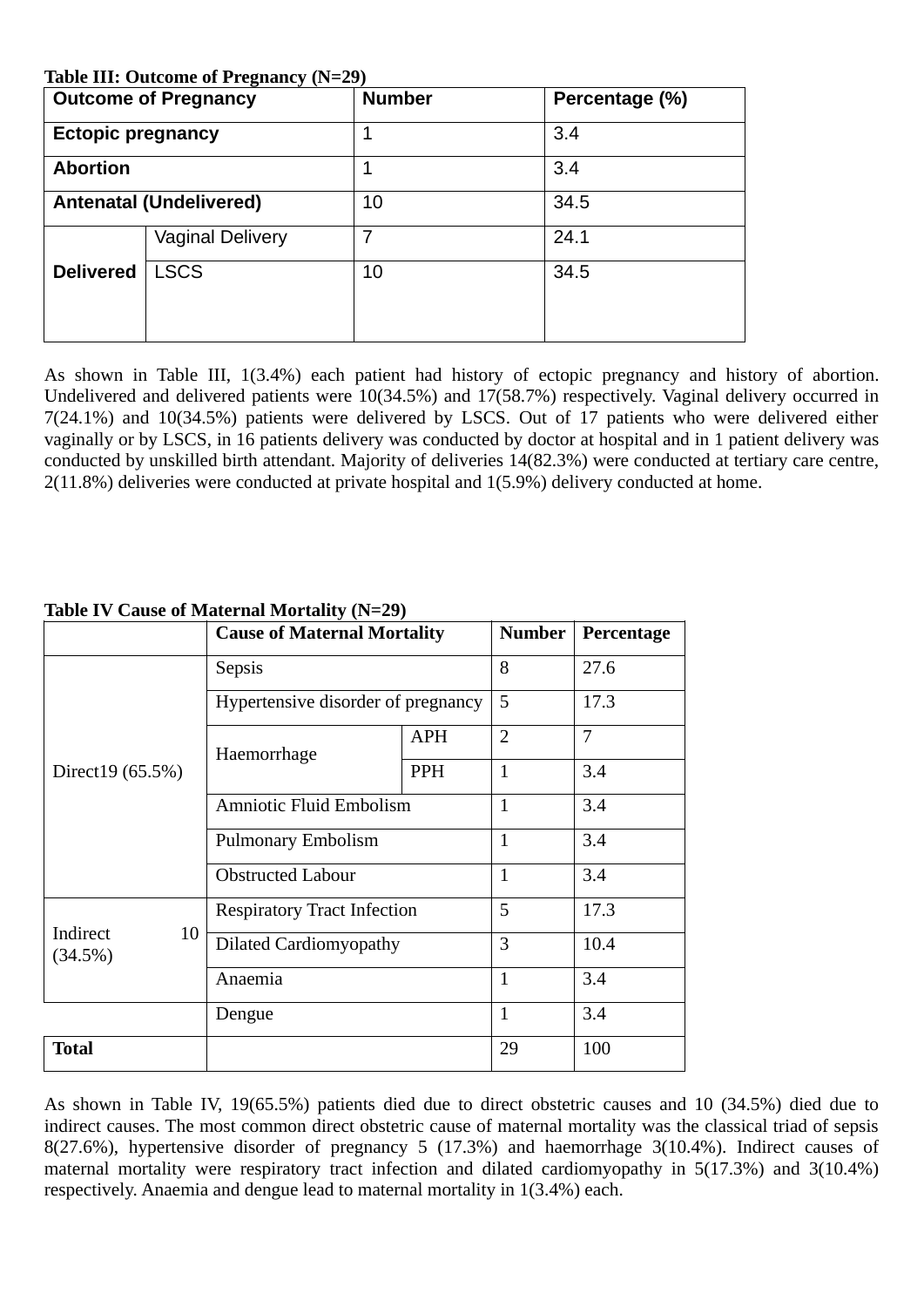

| $\alpha$ ulu Suuriissivii – Deatii Tiitei vai $\alpha$ -29) |  |                          |  |  |
|-------------------------------------------------------------|--|--------------------------|--|--|
| Interval                                                    |  | in   Number   Percentage |  |  |
| <b>Hours</b>                                                |  |                          |  |  |

**table V: Admission – Death Interval (N=29)**

| <b>Hours</b> |    |      |
|--------------|----|------|
| $24$         | 12 | 41.4 |
| 25-48        |    | 13.8 |
| 49-72        |    | 3.4  |
| $>72$        | 12 | 41.4 |

As shown in Table V, 12 (41.4%) patients died within 24 hours and 12 (41.4%) patients died after 72 hours of admission.

## **Discussion:**

Maternal mortality is an index of reproductive health of the society. As per Registrar General of India, MMR of Gujarat for the period of 2016-18 was 75 and MMR of India for the period of 2016-18 was 113.<sup>4</sup> MMR of present study was 193.2 which was higher as our institute being a tertiary care centre, majority of patients were admitted as emergency patients with some life threatening complications and lack of /inadequate antenatal care. With accelerated efforts and infrastructural expansion to reduce maternal death, complicated pregnancies and deliveries are referred early to the higher centres. There is a wide variation in MMR across different regions of India with Ratan Das et al <sup>5</sup>, Ashraf Ali M et al <sup>6</sup>, Varsha N Patil et al <sup>7</sup>, Lamba A et al <sup>8</sup>, Barsode S et al <sup>9</sup>, Zaman S et al <sup>10</sup>, Biradar SV et al <sup>11</sup>, K,V.S.M Sandhya Devi et al <sup>12</sup>, Boro RC et al <sup>13</sup>, Sundari KPM et al <sup>14</sup> reporting an MMR of 518.48, 215, 477, 627.79, 185.1, 709.35, 57, 863, 463.9 and 802 respectively.

In present study, the majority, 69% patients were in the age group of 21-30 years. Studies conducted by Sanju Kumari et al <sup>15</sup>, Jani SP et al <sup>16</sup>, Parmar M et al <sup>17</sup>, Soni M et al <sup>18</sup> have reported 73.1 %, 85.3%, 80%, 54.2% patients in same age group respectively.

In present study, majority of patients, 96.6% were from urban areas as our hospital is located in the city area. Studies conducted by Varsha N Patil et al  $^7$  and Parmar M et al  $^{17}$  have reported 61.9% and 43.3% patients were from urban area.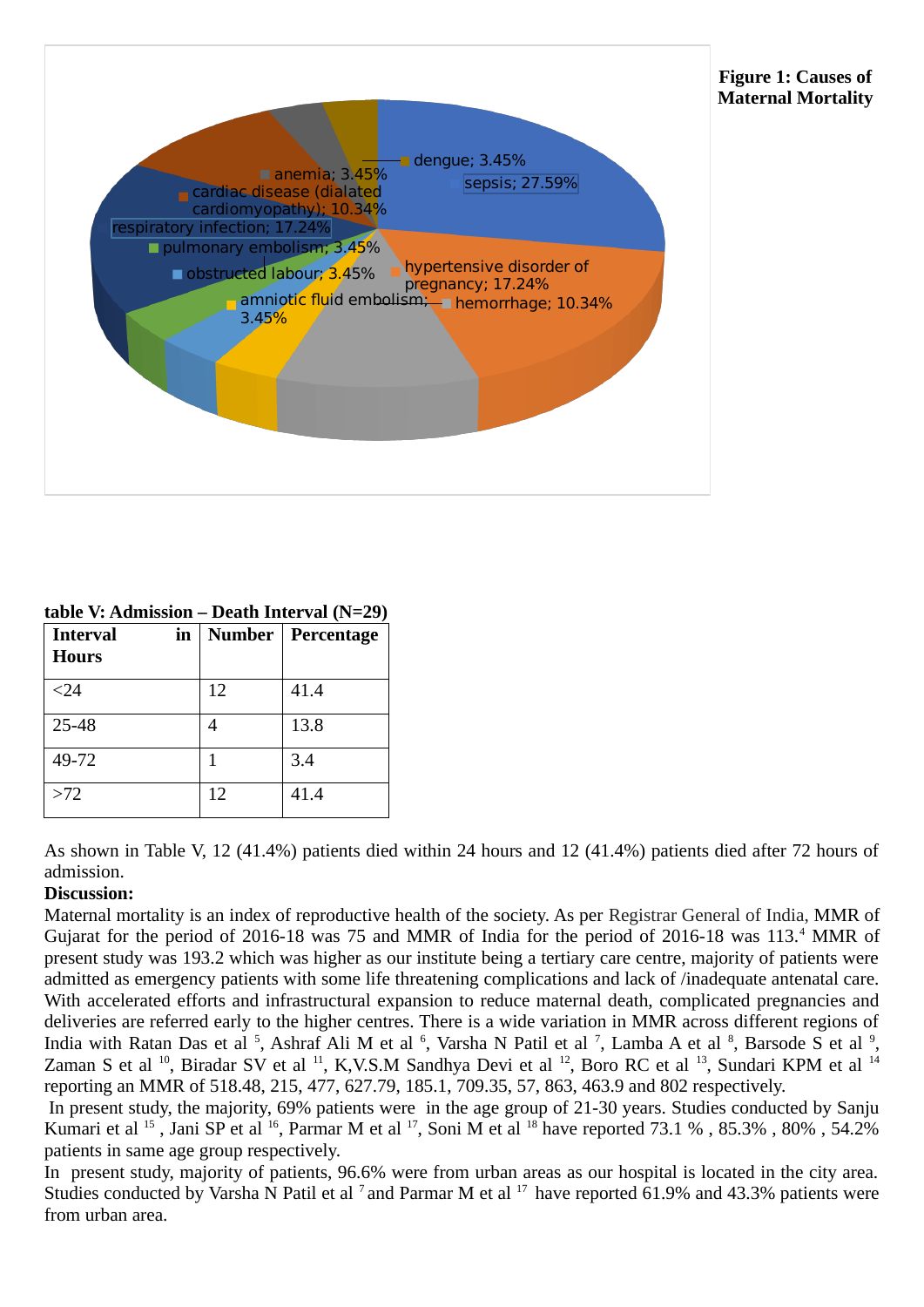In present study, a majority 79.3% patients were from low socio-economic class. Studies conducted by Asharaf Ali M et al  $<sup>6</sup>$  and Varsha N Patil et al  $<sup>7</sup>$  have reported 90 % and 71.4% patients were in lower socio-</sup></sup> economic class respectively. Women from lower socio-economic class are likely to be less privileged in the field of education, nutrition, hygiene, empowerment and health care.

In present study, 15 (51.7%) patients were emergency admissions and 14(48.3%) were registered patients. Studies conducted by Ratan Das et al  $5$  and Lamba A et al  $8$  have reported 89.8% and 75.6% emergency admissions respectively. Risk of maternal death increases in the emergency group of patients due to delay in deciding to seek care and delay in reaching appropriate care.

In present study, 12 (41.4%) patients were primigravida and 17 (58.5%) were gravida 2 or more. Studies conducted by Sanju Kumari et al <sup>15</sup>, Garg P et al <sup>19</sup> and Lamba A et al <sup>8</sup> have reported 67.1%, 49% and 73.3% multigravida patients respectively. In present study, out of 17 patients who were second gravida or more, maternal mortality occurred due to hypertensive disorder of pregnancy(4), respiratory tract infection(4), dilated cardiomyopathy(2), septicaemia(3), obstructed labour(1), haemorrhage(1), COVID-19 pneumonitis(1) and dengue(1). In gravida 2 or more because of less spacing between childbirth, their health status is not restored. They are at higher risk of obstetric complications like pre-eclampsia-eclampsia, anaemia, sepsis, and labour abnormalities. Hence, information and awareness on available family planning methods and myths regarding various methods of contraception must be cleared in patients and in addition the community must be made aware of various complications that occur in multigravida. Family planning has important implications for maternal health. [Contraceptive use reduces the number of high-risk and high-parity births,](http://link.springer.com/article/10.1007%2Fs10995-009-0505-y) thereby reducing maternal mortality. Access to contraceptives also helps to prevent unwanted pregnancies, some of which result in [unsafe abortions one of the leading causes of global maternal death.](http://www.thelancet.com/journals/langlo/article/PIIS2214-109X(14)70227-X/abstract)<sup>20</sup>

In present study, 14 (48.3%) patients had inadequate antenatal visits and 11 (37.9%) had not taken any antenatal visits. Studies conducted by Khandale SN et al <sup>21</sup> and Zaman S et al <sup>10</sup> have reported 9% and 55.2% patients had not taken any antenatal visits respectively. Many health problems in pregnant women can be prevented, detected and treated during antenatal visits. Antenatal counselling has been demonstrated to increase markedly the proportion of women who deliver at health facilities.  $22$ 

In present study, 12(41.3%) and 17(58.7%) patients died during antenatal and postnatal period respectively. Antenatal deaths beyond 20 weeks of gestation occurred in 10 (34.5%) patients, 1(3.4%) each patient had history of ectopic pregnancy and history of abortion. Majority maternal mortalities occurred in the postnatal period. Studies conducted by Lamba A et al  $^8$  and Khandale SN et al  $^{21}$  have reported 8.8% and 24.3%, patients expired during antenatal period while 77.8% and 53.9% patients expired during postpartum period respectively. Most of the complication leading to maternal death in postpartum period had its relation to complications developed during antenatal period. Hence, early recognition of complication and timely intervention is necessary. High number of deaths in puerperium indicates need for continuous vigilance in postpartum period and prompt action if problem arises. Institutional delivery and timely management of complications along with replacement of lost blood volume can reduce deaths in postpartum period.<sup>22</sup>

In present study, out of 17 delivered patients, 7(24.1%) had vaginal delivery and 10(34.5%) were delivered by LSCS. Studies conducted by Parmar M et al <sup>17</sup>, Sundari KPM et al <sup>14</sup> have reported 41.7% and 34% patients delivered vaginally while 45.9% and 62% delivered by LSCS respectively. Out of 17 patients who were delivered by either vaginally or by LSCS, in 16 patients delivery was conducted by doctor at hospital and in 1 patient delivery was conducted by unskilled birth attendant. Majority of deliveries 14(82.3%) were conducted at tertiary care centre, 2(11.8%) deliveries were conducted at private hospital and 1(5.9%) delivery conducted at home. Study conducted by Sundari KPM at el<sup>14</sup> have reported 94% of institutional delivery and 6% of home delivery. Home delivered patient have higher morbidity and mortality due to unattended delivery or deliveries conducted by untrained unskilled birth attendants. Hence, regular antenatal care and institutional delivery has shown to markedly reduce PPH, anaemia and other causes of maternal mortality.<sup>22</sup>

In present study, the most common direct obstetric cause of maternal mortality was the classical triad of sepsis 8(27.6%), hypertensive disorder of pregnancy 5(17.3%) and haemorrhage 3(10.4%). As per WHO systematic analysis, between 2003 and 2009, haemorrhage, hypertensive disorders, and sepsis were responsible for more than half of maternal deaths worldwide. More than a quarter of deaths were attributable to indirect causes.<sup>6</sup> Studies conducted by Varsha N Patil et al  $^7$ , Asharaf Ali M et al  $^6$  and Sanjukumari et al  $^{15}$  have reported haemorrhage, hypertensive disorder of pregnancy and sepsis as the most common direct obstetric cause of death. Sundari KPM et al <sup>14</sup> have reported 26.8%, 17.9% and 12.5% maternal mortality due to hypertensive disorder of pregnancy, haemorrhage and sepsis respectively. Lamba A et al  $8$  have reported 37.8%, 15.6% and 11.1% maternal mortality due to haemorrhage, eclampsia and sepsis respectively.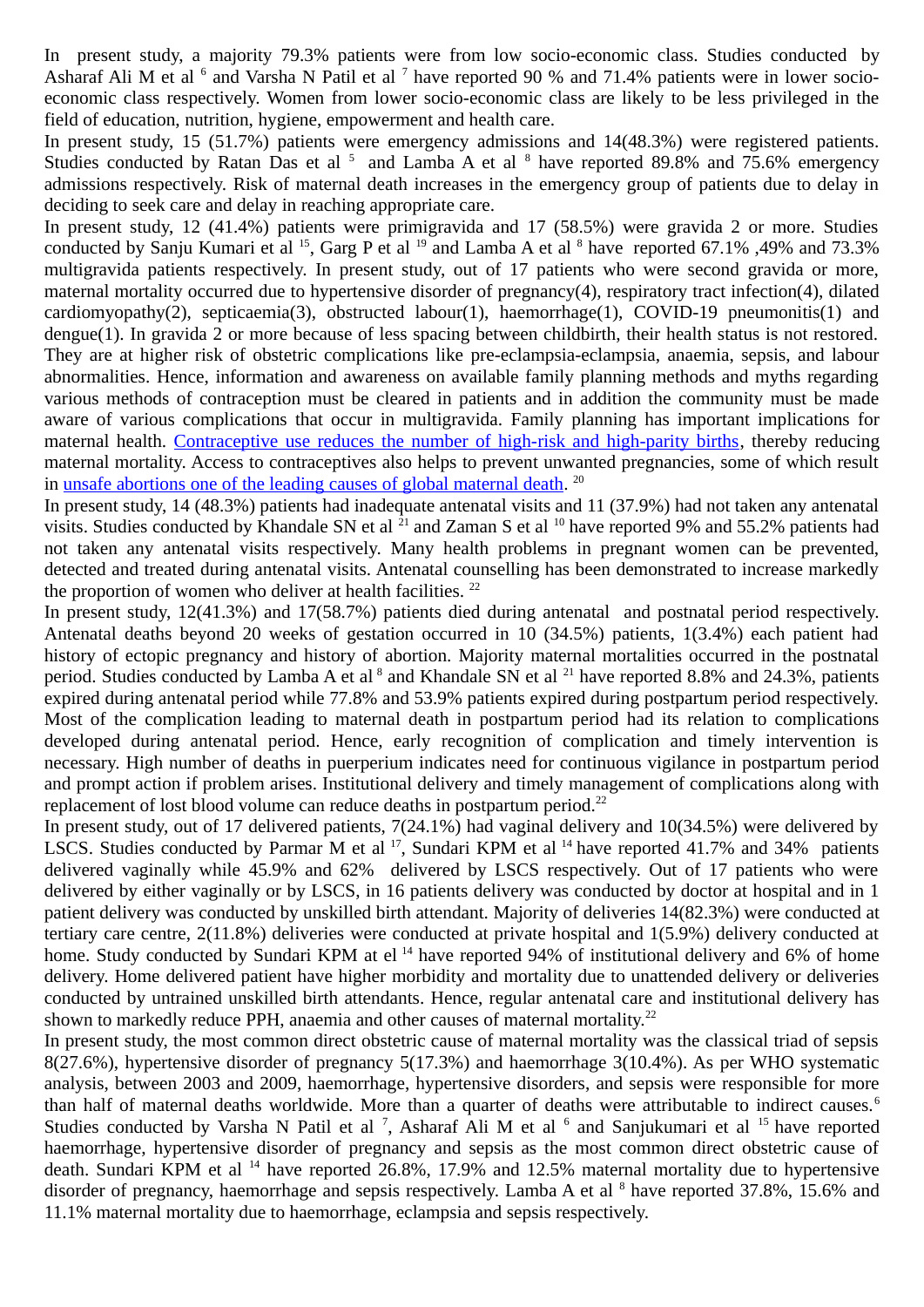In present study, maternal mortality occurred in 10(34.5%) patients due to indirect obstetric causes. Respiratory tract infection 5(17.3%) and dilated cardiomyopathy 3(10.4%) were the most common indirect obstetric cause of maternal mortality. Out of five patients having respiratory tract infection, one patient had military tuberculosis and four patients had pneumonia, of these two patients were COVID positive. In era of COVID-19 pandemic, pregnant women must be advised to adhere to guidelines for prevention of COVID-19 such as hand hygiene, mask and social distancing in addition to vaccination. Antenatal women must be advised to immediately contact the doctor in case of symptoms like fever, running nose, sore throat, headache, diarrhoea and body ache etc. Early diagnosis and proper management of COVID-19 infection would be best for pregnant women's health and her fetus.<sup>23</sup> Maternal mortality occurred 3(10.4%) patients due to dilated cardiomyopathy. Preconceptional counselling regarding optimum time to become pregnant, effect of heart condition on pregnancy and effect of pregnancy on heart condition, early registration at tertiary care hospital and family planning can diagnose cardiac diseases and can save lives. $22$ 

In present study, maternal mortality solely due to anaemia in 1 (3.4%) patient who was delivered by unskilled birth attendant at home. Regular antenatal care and institutional delivery could have prevented this mortality. In present study, 21 (72.4%) patients were anaemic along with other obstetric complications. As per National Family Health Survey-5 (NFHS-5), prevalence of anaemia among pregnant women is higher (53.7%). Anaemia increases the risk of infection, preeclampsia, cardiac failure, PPH, puerperal sepsis, subinvolution, failing lactation, chronic ill health and increase maternal and perinatal mortality. Regular antenatal care can help in prevention of anaemia through nutritional advice, IFA tablets and control of worm infestation.<sup>24</sup> Maternal mortality due to dengue occurred in 1(3.4%) patient. Pregnant women must be advised to take precautions to empty standing water from containers, use mosquito nets and repellents to prevent mosquito borne diseases like dengue and malaria.

In present study, 12 (41.4%) patients died within 24 hours and 12 (41.4%) died after 72 hours of admission. Varsha N Patil et al<sup>7</sup> and Jani SP et al<sup>16</sup> have reported 46% and 46.3% patients died within 24 hours of admission respectively. Most of the patients admitted in moribund and late terminal stages from where chances of survival were remote. Hence, recognition of danger signs and symptoms and seeking prompt health care can prevent morbidity and mortality. In present study, maternal mortality occurred in 24 (82.7%) patients due to Type I delay of community level due to delay in women seeking help. Dikid et al <sup>25</sup> have also reported poor outcomes at tertiary care are due to delay I in two third of patients. Parmar M et al <sup>17</sup> have concluded that Type I delay as the most common among maternal deaths, most of the referred patients came very late referral to higher centres to decrease the chances of recovery. Hence, community awareness and education regarding the importance of antenatal care, early registration of danger signs, management of high risk pregnancy, institutional delivery and postnatal care can prevent maternal mortality due to Delay I.

### **Conclusion:**

Maternal mortality is an index of reproductive health of the society. Maternal mortality ratio of present study was higher compared to national and state data because being a tertiary care centre, majority of patients were admitted as emergency patients with some life-threatening complications and lack of /inadequate antenatal care. Majority of patients died in post-partum period and most of the complications had its relation to the complications developed during antenatal period. Majority of patients were multigravida. Three major direct causes of maternal mortality were sepsis, hypertensive disorders of pregnancy and haemorrhage. Major indirect causes of maternal mortality were respiratory tract infection and dilated cardiomyopathy. Regular antenatal care, diagnosis and prompt management of complications at early stage and early transfer to tertiary care hospital for multidisciplinary management can prevent morbidity and mortality due to preventable direct and indirect causes. Prevention of dengue, anaemia and COVID-19 infection can also help to reduce maternal mortality due to such indirect causes. Information and awareness on available family planning methods and myths regarding various methods of contraception must be cleared in patients and in addition community must be made aware of various complications that occur in multigravida.

Majority of maternal mortality occurred due to delays at a community level in recognizing an emergency situation and/or delays in decision to seek care at health facility. Community awareness and education regarding importance of antenatal care, early registration and regular follow up, danger signs, high risk pregnancy, institutional deliveries, postnatal care and family planning can help in reducing maternal mortality by preventing delay at community level.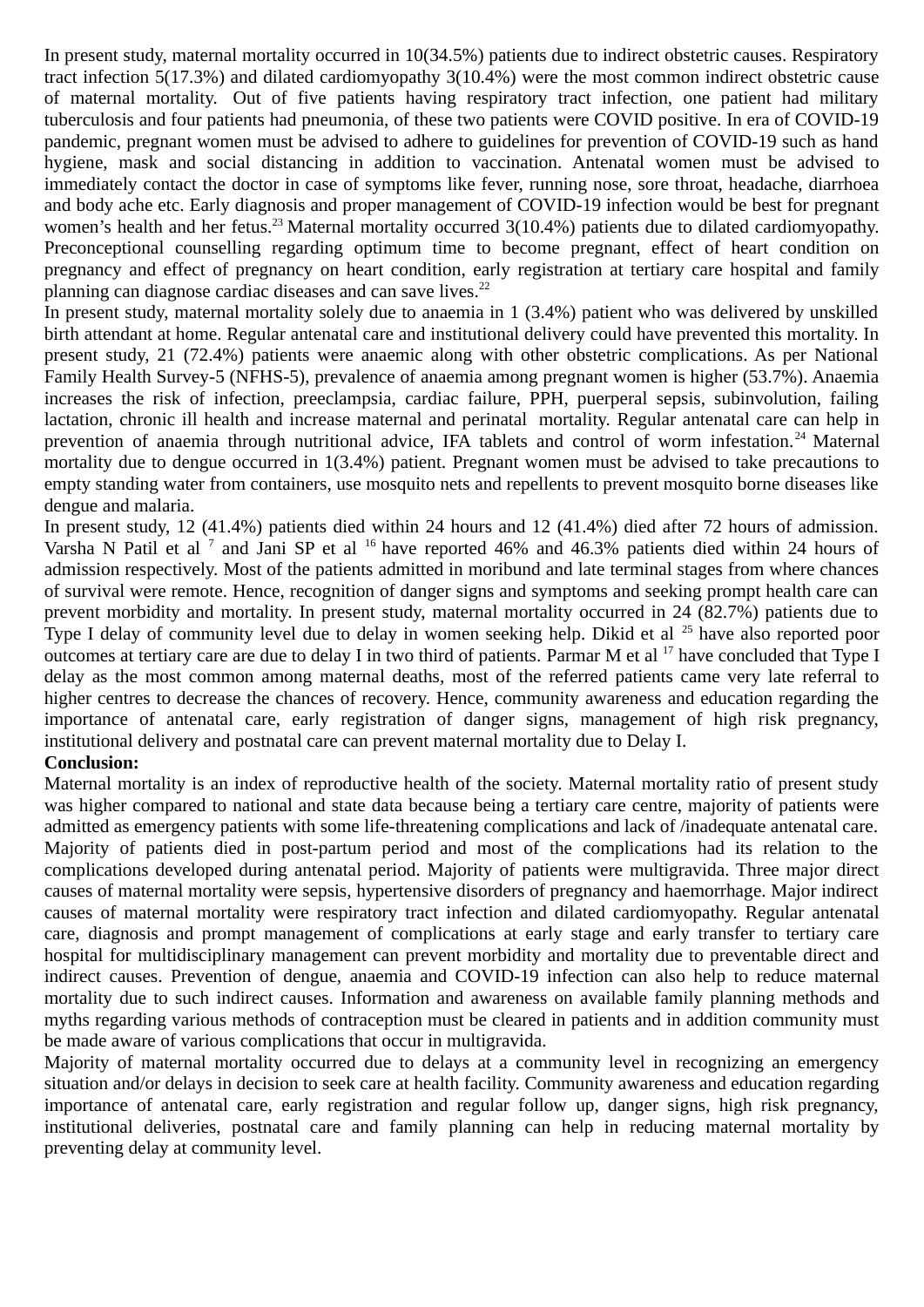**Acknowledgement:** Authors would like to acknowledge dean, superintendent and colleagues of our institute for their support.

## **Funding:** None

## **Conflict of Interest:** None

## **References:**

- 1. International Classification of Diseases (ICD), WHO Available at:<http://www.who.int/classifications/icd/en/>
- 2. Trend of maternal mortality in India Available at [https://www.who.int/southeastasia/news/detail/10-06-](https://www.who.int/southeastasia/news/detail/10-06-2018-india-has-achieved-groundbreaking-success-in-reducing-maternal-mortality) [2018-india-has-achieved-groundbreaking-success-in-reducing-maternal-mortality](https://www.who.int/southeastasia/news/detail/10-06-2018-india-has-achieved-groundbreaking-success-in-reducing-maternal-mortality)
- 3. Trends in maternal mortality: 2000 to 2017: estimates by WHO UNICEF, UNFPA, World Bank Group and the United Nations Population Division.Available at:
- https://www.unfpa.org/sites/default/files/pub-pdf/Maternal\_mortality\_report.pdf 4. Sample Registration System (SRS) report by Registrar General of India (RGI)
- <https://www.pib.gov.in/PressReleasePage.aspx?PRID=1697441>
- 5. Ratan Das , Soumya B, Amitava M. Maternal mortality at a Teaching Hospital of Rural India:A retrospective study. Int J of Biomed & Adv Res. 2014:5(2):114-7
- 6. Ashraf Ali M, Babitha MC, Lokeshchandra HC, Kavya D. Sharma, Maheen Zehra , Madhuri S. Reddy, A study of changing trends of maternal mortality at the tertiary care centre, MMC & RI Mysore, India, Int J Reprod Contracept Obstet Gynecol. 2015;4(1):239-242
- 7. Varsha N. Patil, M. A. Shinde, Meenakshi Surve, Shital G. Sonone, Maternal Mortality. A Challenge?, JKIMSU,2013; 2(1):58-61
- 8. Lamba A, Agarwal S, Apurba Dutta AK. A cross sectional study to assess the pattern of maternal mortality in a tertiary level government hospital of a city in North India. Int J Reprod Contracept Obstet Gynecol 2016;5(1):220-3
- 9. Barsode S, Taralekar V, et al. Maternal Mortality in a Tertiary Care Hospital: A 7-year Review. J South Asian Feder Obst Gynae 2019;11(2):93–95.
- 10. Zaman S, Begum AA. Maternal mortality at a rural medical college of Assam: a retrospective study. Journal of Obstetrics & Gynaecology Barpeta, 2014; 1(1): 46-51
- 11. Biradar S, Rajshekhar D. Kerure, Amaresh V. Biradar, Maternal mortality at Gulbarga district hospital, a tertiary care centre, Int J Reprod Contracept Obstet Gynecol. 2015:4(5):1539-1542
- 12. K. V. S. M. Sandhya Devi, Ch. Madhuri, K. Sarada Bai, D. Srividya. "Study of Maternal Mortality in a Tertiary Care Hospital". Journal of Evolution of Medical and Dental. 2015;38(4):6624-6630.
- 13. Boro RC, Sarma P, Acharjee PS. Causes of maternal deaths at Tezpur medical college & hospital (TMCH), Tezpur, Assam, India: a retrospective study. Int J Reprod Contracept Obstet Gynecol 2016;5(4):1006-9.
- 14. Sundari KPM, Priya RP, Subathra. Maternal mortality: analysis of causes and preventable factors. Int J Reprod Contracept Obstet Gynecol 2016;5(6):1719-21.
- 15. Sanju Kumari ,Garima Kapoor, Manjula Sharma, Bindu Bajaj , Rupali Dewan, Banashree Nath Study of Maternal Near Miss and Maternal Mortality in a Tertiary Care Hospital,Journal of Clinical and Diagnostic Research. 2020;14(4):QC01-QC06.
- 16. Jani SP. Study of maternal mortality in a tertiary care hospital (GMERS- Dharpur, Patan, Gujarat, India): a three-year review. Int J Reprod Contracept Obstet Gynecol 2018;7(10):4008-11
- 17. Parmar M, Shrivastava S, Kanhere A, Patel S. Maternal mortality: a retrospective analysis of 6 years in a tertiary care centre. Int J Reprod Contracept Obstet Gynecol 2018;7(1):224-8.
- 18. Soni M, Gupta PS, Gupta A. Causes of maternal mortality and changing trends: A retrospective analysis. Int J sci Stud 2016;4(7):105-107